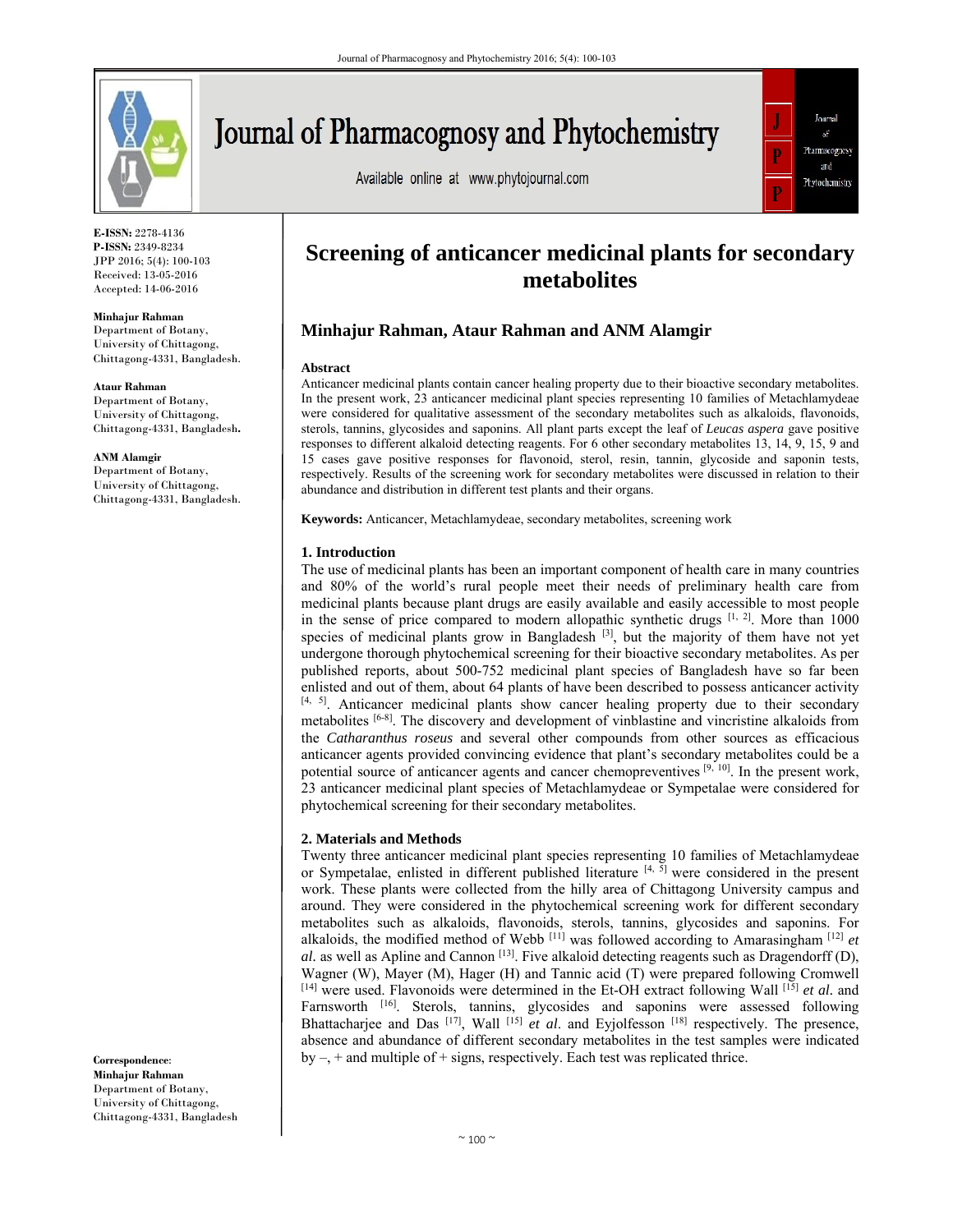#### **3. Results and Discussion**

Results of the qualitative analysis of different secondary metabolites of 23 anticancer medicinal plants and their parts are given in Table 1 and 2.

| <b>Scientific name</b> |                                          | Family           | Plant/plant parts | Alkaloid detecting reagents used |                |        |        |        |  |
|------------------------|------------------------------------------|------------------|-------------------|----------------------------------|----------------|--------|--------|--------|--|
|                        |                                          |                  |                   | D                                | W              | M      | Т      | T      |  |
|                        | Ageratum conyzoides L.                   | Asteraceae       | Flw-buds          | $4+$                             | $4+$           | $3+$   | $2+$   | $4+$   |  |
| $\sqrt{2}$             | Alstonia scholaris R.Br.                 | Apocynaceae      | Stem bark         | $3+$                             | $2+$           | $3+$   | $3+$   | $3+$   |  |
| 3                      | Andrographis paniculata (Burm. F) Wall   | Acanthaceae      | Leaf              | $3+$                             | $2+$           | $2+$   | $3+$   | $3+$   |  |
| $\overline{4}$         | Anthocephalus chinensis (Lamk.) A. Rich. | Rubiaceae        | Stem bark         | $4+$                             | $2+$           | $2+$   | $2+$   | $3+$   |  |
| 5                      | Bacopa monniera (L.) Pennel.             | Scrophularaceae  | Leaf              | $3+$                             | $3+$           | $2+$   | $2+$   | $3+$   |  |
| 6                      | Calotropis gigantean (L.) Alt. f.        | Asclepiadaceae   | Leaf              | $3+$                             | $2+$           | $2+$   | $2+$   | $3+$   |  |
| $\overline{7}$         | Capsicum frutescens L.                   | Solanaceae       | Fruit             | $3+$                             | $3+$           | $2+$   | $3+$   | $3+$   |  |
| 8                      | Eclipta alba (L.) Hassk.                 | Asteraceae       | Leaf              | $2+$                             | $^{+}$         | $^{+}$ | $2+$   | $2+$   |  |
| 9                      | Elephantopus scaber L.                   | Asteraceae       | Leaf              | $3+$                             | $2+$           | $3+$   | $2+$   | $3+$   |  |
| 10                     | Enhydra fluctuens Lour.                  | Asteraceae       | Leaf              | $3+$                             | $2+$           | $2+$   | $2+$   | $3+$   |  |
| 11                     | Eupatorium odoratum L.                   | Asteraceae       | Leaf              | $2+$                             | $^{+}$         | $+$    | $^{+}$ | $2+$   |  |
| 12                     | Leucas aspera Spreng.                    | Lamiaceae        | Leaf              | ÷.                               | $\blacksquare$ |        | ۰      | $\sim$ |  |
| 13                     | Lycopersicum esculentum Mill.            | Solanaceae       | Fruit             | $2+$                             | $^{+}$         | $+$    | $+$    | $2+$   |  |
| 14                     | Mikania cordata (Burm. f.) Rob           | Asteraceae       | Leaf              | $3+$                             | $2+$           | $+$    | ٠      | $+$    |  |
| 15                     | Momordica charantea L.                   | Cucurbitaceae    | Fruit             | $2+$                             | $+$            | $3+$   | $+$    | $^{+}$ |  |
| 16                     | Ocimum sanctum L.                        | Lamiaceae        | Leaf              | $+$                              | $+$            | $+$    | $+$    | $^{+}$ |  |
| 17                     | Rauvolfia serpentine (L.) Benth. Ex Kurz | Apocynaceae      | Root              | $4+$                             | $3+$           | $3+$   | $4+$   | $4+$   |  |
| 18                     | Scoparia dulcis L.                       | Scrophulariaceae | Leaf              | $3+$                             | $3+$           | $3+$   | $3+$   | $3+$   |  |
| 19                     | Solanum surattense Bum. f.               | Solanaceae       | Leaf              | $+$                              | $^{+}$         | $+$    | $+$    | $^{+}$ |  |
| 20                     | Tagetes erecta L.                        | Asteraceae       | leaf              | $2+$                             | $+$            | $^{+}$ | $+$    | $2+$   |  |
| 21                     | Vitex negundo L.                         | Verbenaceae      | Leaf              | $^{+}$                           | $2+$           | $^{+}$ | $+$    | $2+$   |  |
| 22                     | Wedelia chinensis (Osbeck) Merr.         | Asteraceae       | Leaf              | $3+$                             | $3+$           | $2+$   | $2+$   | $3+$   |  |
| 23                     | Withania somnifera (L.) Dunal            | Solanaceae       | Leaf              | $3+$                             | $3+$           | $2+$   | $2+$   | $3+$   |  |

**Table 1:** Alkaloid contents in different parts of 23 anticancer medicinal plants.

**Table 2:** Flavonoids, sterols, tannins, glycosides and saponins contents in different parts of 23 anticancer medicinal plants.

| <b>Scientific name</b> |                                          | Family           | <b>Plant/plant parts</b> | <b>Six secondary metabolites</b> |                          |                          |                          |                                                      |                          |  |
|------------------------|------------------------------------------|------------------|--------------------------|----------------------------------|--------------------------|--------------------------|--------------------------|------------------------------------------------------|--------------------------|--|
|                        |                                          |                  |                          |                                  |                          |                          |                          | Flavonoids Sterols Resins Tanins Glycocides Saponins |                          |  |
|                        | Ageratum conyzoides L.                   | Asteraceae       | Flw-buds                 |                                  |                          |                          | $^{+}$                   |                                                      |                          |  |
| $\mathfrak{2}$         | Alstonia scholaris R.Br.                 | Apocynaceae      | Stem bark                | $+$                              | $\blacksquare$           | $\blacksquare$           | $^{+}$                   | ÷.                                                   | $+$                      |  |
|                        | Andrographis paniculata (Burm. F) Wall   | Acanthaceae      | Leaf                     | $+$                              | $+$                      | $^{+}$                   | $^{+}$                   | ٠                                                    | $+$                      |  |
| 4                      | Anthocephalus chinensis (Lamk.) A. Rich. | Rubiaceae        | Stem bark                | $+$                              | $\blacksquare$           | $\blacksquare$           | $^{+}$                   | ÷.                                                   | $+$                      |  |
| 5                      | Bacopa monniera (L.) Pennel.             | Scrophularaceae  | Leaf                     | $+$                              | $+$                      | $^{+}$                   |                          | $+$                                                  | $+$                      |  |
| 6                      | Calotropis gigantean (L.) Alt. f.        | Asclepiadaceae   | Leaf                     | $\blacksquare$                   | $\overline{\phantom{0}}$ | $^{+}$                   | $\overline{\phantom{a}}$ | ä,                                                   | ٠                        |  |
| $\overline{7}$         | Capsicum frutescens L.                   | Solanaceae       | Fruit                    | ٠                                | $^{+}$                   | $^{+}$                   | $\overline{\phantom{a}}$ | ۰                                                    | $+$                      |  |
| 8                      | Eclipta alba (L.) Hassk.                 | Asteraceae       | Leaf                     | $+$                              | $\blacksquare$           | $^{+}$                   | $^{+}$                   | $+$                                                  | ÷.                       |  |
| 9                      | Elephantopus scaber L.                   | Asteraceae       | Leaf                     | $\blacksquare$                   | $\blacksquare$           | $\blacksquare$           | $^{+}$                   | ÷.                                                   | $\overline{\phantom{0}}$ |  |
| $\overline{10}$        | Enhydra fluctuens Lour.                  | Asteraceae       | Leaf                     | $\overline{\phantom{a}}$         | $+$                      | $^{+}$                   | $^{+}$                   | $+$                                                  | $+$                      |  |
| 11                     | Eupatorium odoratum L.                   | Asteraceae       | Leaf                     | $^{+}$                           | $\blacksquare$           | $\overline{a}$           | $^{+}$                   | ÷.                                                   | $\overline{\phantom{0}}$ |  |
| $\overline{12}$        | Leucas aspera Spreng.                    | Lamiaceae        | Leaf                     | $\overline{\phantom{a}}$         | $+$                      | $\blacksquare$           | $^{+}$                   | $+$                                                  | $+$                      |  |
| 13                     | Lycopersicum esculentum Mill.            | Solanaceae       | Fruit                    | $+$                              | ÷                        | $^{+}$                   | $^{+}$                   | ٠                                                    | $+$                      |  |
| 14                     | Mikania cordata (Burm. f.) Rob           | Asteraceae       | Leaf                     | $\blacksquare$                   | $+$                      | $\blacksquare$           | $\overline{\phantom{a}}$ | ۰                                                    | ٠                        |  |
| 15                     | Momordica charantea L.                   | Cucurbitaceae    | Fruit                    | $^{+}$                           | $+$                      | $\overline{\phantom{a}}$ | $\overline{\phantom{a}}$ | $+$                                                  | $+$                      |  |
| 16                     | Ocimum sanctum L.                        | Lamiaceae        | Leaf                     | $\blacksquare$                   | $+$                      | $\blacksquare$           | $^{+}$                   | $+$                                                  | $+$                      |  |
|                        | Rauvolfia serpentine (L.) Benth. Ex Kurz | Apocynaceae      | Root                     |                                  | $+$                      | ä,                       |                          | ٠                                                    | $\blacksquare$           |  |
| 18                     | Scoparia dulcis L.                       | Scrophulariaceae | Leaf                     | $+$                              | $+$                      | $^{+}$                   | $^{+}$                   | $+$                                                  | $+$                      |  |
| 19                     | Solanum surattense Bum. f.               | Solanaceae       | Leaf                     | $+$                              | ÷.                       | $\blacksquare$           | $^{+}$                   | $+$                                                  | $+$                      |  |
| 20                     | Tagetes erecta L.                        | Asteraceae       | leaf                     | $+$                              | $+$                      | ۰                        |                          | $+$                                                  | $+$                      |  |
| 21                     | Vitex negundo L.                         | Verbenaceae      | Leaf                     |                                  | $^{+}$                   | $\blacksquare$           | $^{+}$                   | $\blacksquare$                                       | ٠                        |  |
| 22                     | Wedelia chinensis (Osbeck) Merr.         | Asteraceae       | Leaf                     | $+$                              | $+$                      | $^{+}$                   | $^{+}$                   | $\blacksquare$                                       | $+$                      |  |
| 23                     | Withania somnifera (L.) Dunal            | Solanaceae       | Leaf                     | $+$                              | $^{+}$                   |                          |                          |                                                      | $+$                      |  |

Out of the total 115 tests done for alkaloids, 109 tests gave positive responses in different degrees (+ to 4+) with 5 different reagents in the following proportion: D-26, W-20, M-19, H-19 and T-25 (Table 1). On the basis of such responses of the reagents to plant extracts, the relative efficacies of the

reagents for alkaloid detection appeared as: D> T> W>M>H. Pasha<sup>[19]</sup> reported positive response for alkaloids in 48 plant species out of 102 species of medicinal plants while Tariq [20] *et al*. noted 32 positive responses out of 42 they examined. In the present work, 3 plant species gave 4+, 14 gave 3+ 19 gave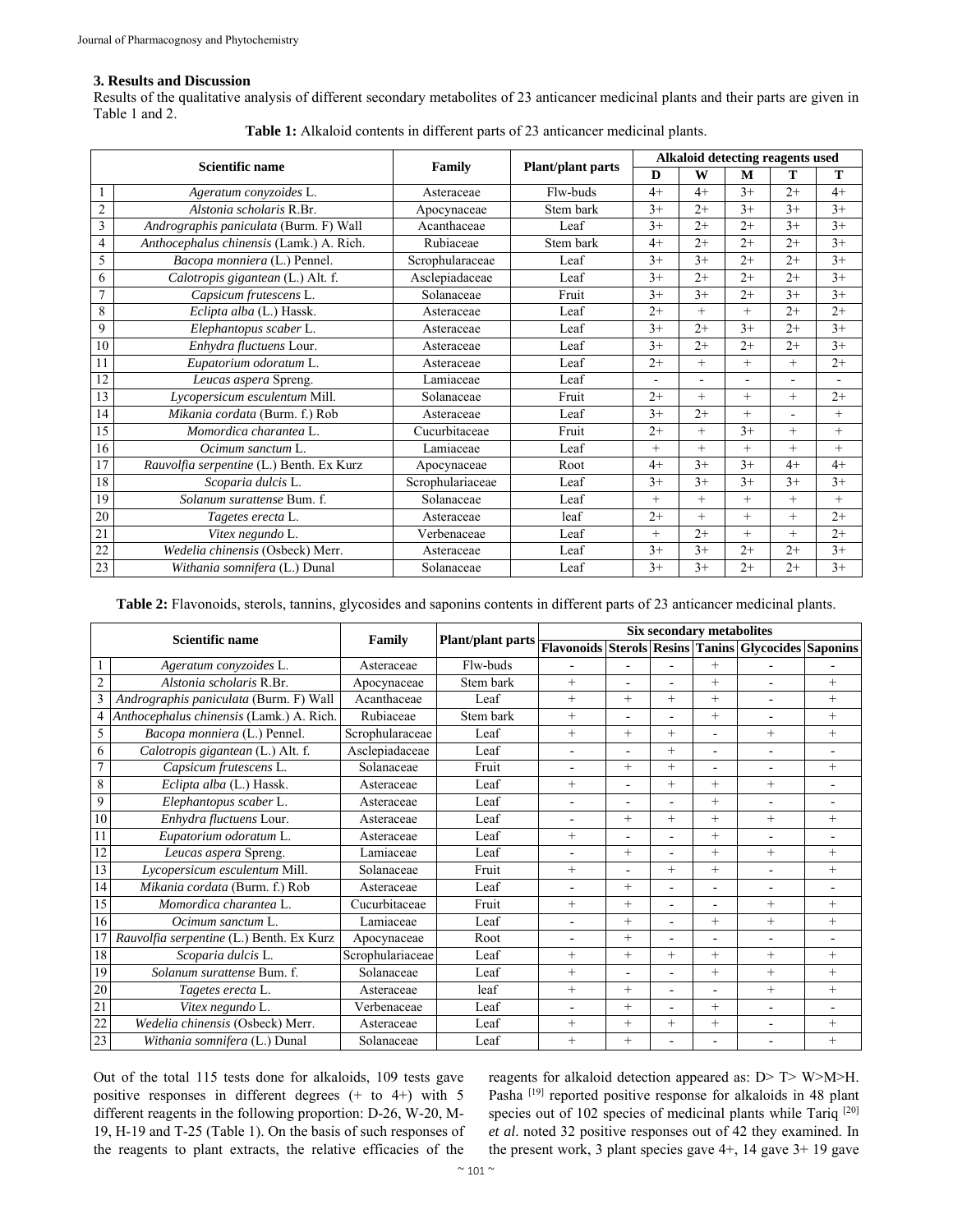$2+$  and 9 gave  $+$  responses. Kapoor <sup>[21]</sup> *et al.* noted weak positive response for alkaloids while others [19, 22] observed strong positive reactions  $(3+, 4+)$  for alkaloids in a few plant species. The relative abundance of alkaloids, as found in the present work, was higher in leaf, bark and rhizome than other organs of the test plants. According to Viji and Murugesan [23] as well as Pascaline<sup>[24]</sup>  $et$  al. the leaf and stem; and the leaf and root of medicinal plants, respectively contained a broad spectrum of secondary metabolites including alkaloids. It appears that the distribution of alkaloids is uneven and sporadic within and among different medicinal plants of the present work. Chhetri [25] *et al*. in a phytochemical screening for alkaloids and other bioactive chemicals, noted differences in the pattern of distribution of chemicals in different plant species and their parts. Pascaline [24] *et al*., however, reported the presence of alkaloids and some other metabolites in all 10 plants species they examined.

Results of the analysis of 6 other secondary metabolites presented in Table 2 show that out of the total 138 tests there were 13, 14, 9, 15, 9 and 15 positive responses for flavonoids, sterols, resins, tannins, glycosides and saponins respectively. Pasha<sup>[19]</sup> reported the presence of saponins in 14 plant species while Tariq <sup>[20]</sup> *et al.* noted the presence of flavonoids in 21, sterols in 22, tannins in 20 and saponins only in 4 species among the lot of 23 species of Compositae. In the present work, *A. paniculata, B. monniera, E. fluctuens, S. dulcis* and *W. chinensis* gave maximum positive responses to spot tests done for these secondary metabolites. In a phytochemical screening work Ambil <sup>[26]</sup> et al. reported the presence of steroid glycosides and flavonoids along with alkaloids in *Citrullus* seeds while Ayoola [27] *et al*. noted the presence of flavonoids, terpenoids, saponins, tannins and reducing sugars in *C. papaya, M. indica, P. guajava* and *V. amygdalina,* but cardiac glycosides and alkaloids in *M. indica* as well as alkaloids and anthraquinones in *P. guajava* and anthroquinones in *V. amygdalina* were absent. Sivasankari [28] *et al.* while examining the major metabolites like carbohydrates, tannins, saponins, flavonoids, alkaloids, betacyanins, quinones, terepenoids, phenols, glycosides and cardiac glycosides in *Caesalpinia pulcherrima* (a domesticated shrub) and *Caesalpinia bonduc* (a wild shrub) leaf extracts prepared with 4 different solvents reported their uneven distribution in the plant species and the wild plants contributed high values for the secondary metabolites than the domesticated. The occurrence of different secondary metabolites suggests a wide range of therapeutic application of medicinal plants as they show anti-oxidant, antiallergic, antiinflammatory, antimicrobial, anticancer activities [29-33].

#### **4. Conclusion**

The phytochemical screening of the medicinal plants showed the presence of various secondary metabolites which is the primary confirmation of anticancer plants. This increased the prospect for the efficient therapeutic principles of cancer treatment as most of the anticancer drugs are secondary metabolites in nature. So, further bioassay guided screening is necessary to isolate and identify the anticancer drug principals of these plants which may also be useful against other diseases.

#### **5. References**

- 1. Sarker S. Medicinal plants and the law. Centre for Environmental law, WWF, India, 1996.
- 2. WHO. Traditional Medicines Strategy. WHO 2002-2005, World Health Organization, Geneva. Switzerland, 2002.
- 3. Mia AW, Ghani A. IN: Ghani, A. (ed), Traditional Medicine, Jahangirnagar University, 1990, 10-12.
- 4. Ghani A. Medicinal plants of Bangladesh with chemical constituents and uses. Asiatic Society of Bangladesh, Dhaka. 2003, 196-197.
- 5. Yusuf M, Chowdhury JU, Hoque MN, Begum J. Medicinal plants of Bangladesh. BCSRI, Chittagong-4220, Bangladesh, 2009.
- 6. Syrovets T, Laumonnier Y. Pentacyclic triterpenoids from the family of boswellic acids as antitumor agents: identification of effective molecular structures and molecular characterization of cytotoxic mechanisms, 2009, 1. http:// www.uni-ulm.de/ klinik/ nhk/dept /research/projekte Syrovets neu.htm.
- 7. Kainsa S, Kumar P, Rani P. Medicinal Plants of Asian Origin Having Anticancer Potential: Short Review Asian Jof Biomed Pharma Scis. 2012; 2(10):01-07.
- 8. Korkina L, Kostyuk V. Biotechnologically produced secondary plant metabolites for cancer treatment and prevention. Current Pharmaceutical Biotech. 2012; 13(1):265-275.
- 9. Cragg GM, Simon JE, Jato JG, Snader KM. Drug discovery and development at the National Cancer Institute: Potential for New Pharmaceutical Crops. In: Janick J (ed) Progress in New Crops, ASHS Press, Arlington, VA. 1996, 554-560.
- 10. Kinghorn AD. Plant secondary metabolites as potential anticancer agents and cancer chemopreventives. Molecules 2000; 5:285-288.
- 11. Webb LJ. An Australian phytochemical survey. l. Alkaloids and cyanogenic compounds in the Queensland plants. C.S.I.R.D. Bull. 260, Melborne, 1949.
- 12. Amarasingham RD, Bisset NG, Millard AH, Woods MC. A phytochemical survey of Malaya plants: lll. Alkaloids and saponins. Eco. Bot. 1965; 18:290-295.
- 13. Apline THE, Cannon JR. Distribution of alkaloids in some western Australian plants. Eco. Bot. 1971; 25(4):366-380.
- 14. Cromwell BT. Modern method of plant analysis. Springer – veriag, berlin, 1955, 373-374.
- 15. Wall ME, Krider MM, Krewson CF, Eddy CR, Willaman JJ, Corell SS, Gentry HS. Steroidal sapogenins. Survey of plants for steroidal sapogenins and other constituents. J Pharm. 1954, 1-7.
- 16. Farnsworth NR. Biological and Phytochemical Screening of Plants. J Pharm. Sci. 1964; 55(3):225-276.
- 17. Bhattacharjee AK, Das AK. Phytochemical screening of few Mysore plants. Econ. Bot. 1969; 23(3):204-206.
- 18. Eyjolfesson R. Recent advances in the chemistry of cyanogenic glycosides. Frog. Org. Nat. Pro. 1970; 27:75- 108.
- 19. Pasha MK. Phytochemical survey of Bangladesh Plants*,* I. A. Priliminary report. Bangladesh. Journal Bot. 1977; 6(1, 2):57-64.
- 20. Tariq M, Mossa JS, Al-Yahya MA, Al-Meshal IA, Al-Badar AA. Phytochemical and biological screening of